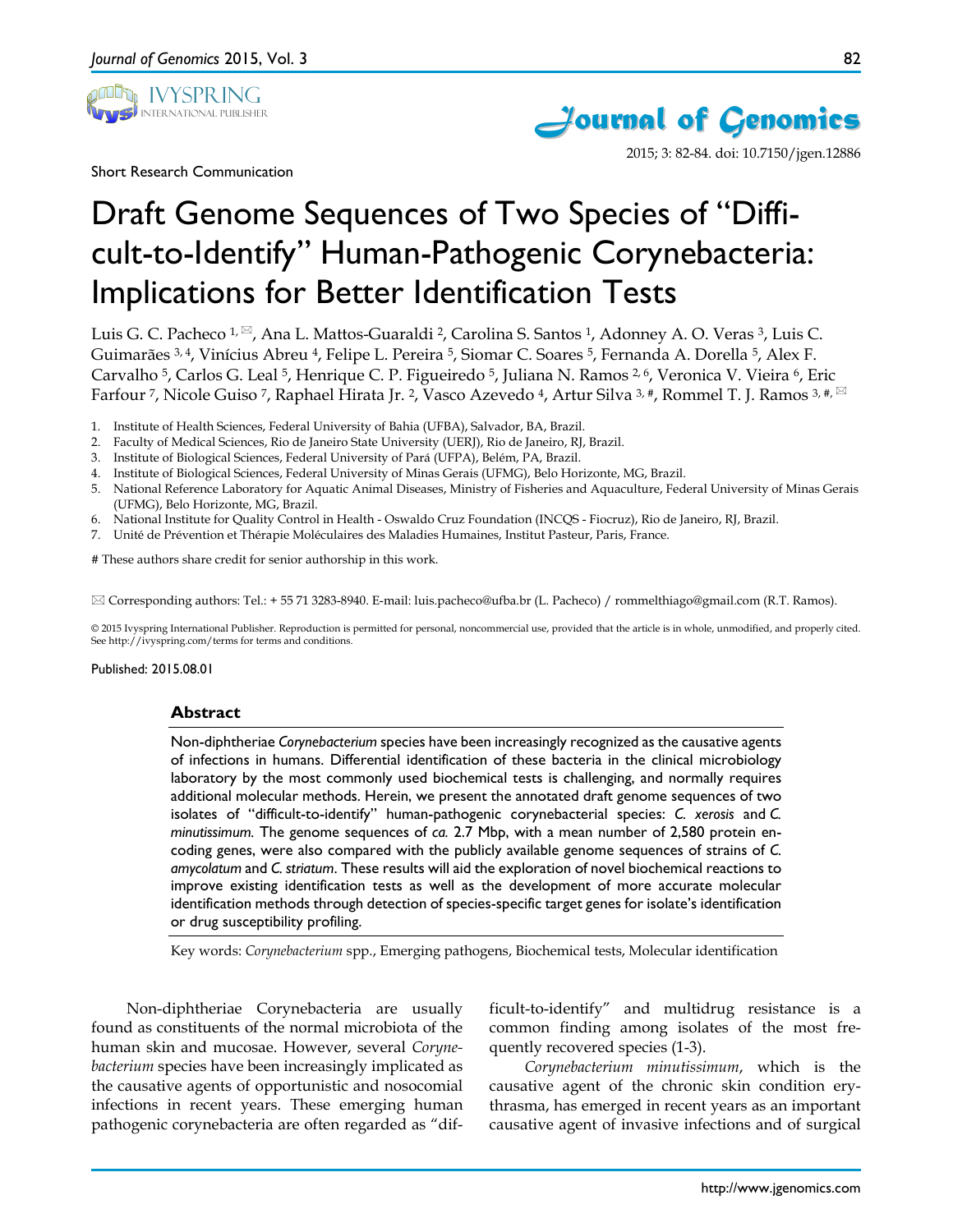site infections, both in immunocompromised patients and in immunocompetent individuals (1, 4). The species *Corynebacterium xerosis* is also a frequently reported human pathogen, with isolates being identified in cases that include ear infections, brain abscesses and osteomyelitis (2). This latter species is of particular interest due to the zoonotic potential and due to the difficulties associated to identification of this microorganism in the clinical microbiology laboratory by the most traditionally employed tests (1, 2, 5, 6).

In this report, we announce the draft genome sequences of two isolates of emerging human pathogenic *Corynebacterium* species, namely: (i) *C. minutissimum* 1941, isolated from an hospitalized cancer patient (1); and (ii) *C. xerosis* ATCC 373T, a type strain of the species that was isolated from the ear discharge of a child. At the time of preparation of this work, no other genome assembly was publicly available for the species *C. xerosis*.

Both isolates rendered identification scores higher than 2.0 when analyzed by matrix-assisted laser desorption ionization-time of flight mass spectrometry (MALDI-TOF MS) using MALDI-Biotyper v.2.0 software, as described previously (7). Analysis of 16S ribosomal RNA was also concordant with identifications obtained by MALDI-TOF MS and by conventional biochemical methods.

Genomic DNA of the isolates was extracted using the QIAamp DNA minikit (Qiagen) protocol and C. amycolatum SK46



**Figure 1.** Venn diagram demonstrating the numbers of coding sequences shared by the four *Corynebacterium* species analyzed in this study.

DNA sequencing was performed with the 318 chip of the Ion Torrent PGM platform (Life Technologies), using fragment libraries. *De novo* assembly of the sequences into contigs was achieved using MIRA (8) and SPAdes (9) assemblers, and curation to reduce the gaps was done with the Lasergene v.11 Suite (DNASTAR). Sequence assembly produced a total of 42 contigs for *C. minutissimum* 1941 and 152 contigs for *C. xerosis* ATCC 373T. The draft genome sequence of the former species had an estimated length of 2,780,059, with a G+C content of 61.1%. The latter species showed an estimated genome size of 2,749,912, with a G+C content of 68.7%. Automatic annotation using the RAST server (10) allowed for identification of 2,547 protein encoding genes (PEGs) and 64 RNA genes in the *C. minutissimum* 1941 genome; the number of PEGs in the *C. xerosis* ATCC 373T genome was 2,613, with 56 RNA genes.

The availability of these whole genome sequences now provides the opportunity to evaluate novel biochemical reactions to improve identification tests currently used in clinical microbiology laboratories. We used the SEED annotation environment (http://www.theseed.org/) to investigate the genomic basis for some typical biochemical features commonly used to differentiate these "difficult-to-identify" corynebacterial species. We also included in these comparisons the publicly available genomic sequences for *C. striatum* ATCC 6940 (ACGE00000000) and *C. amycolatum* SK46

(NZ\_ABZU00000000); this latter species frequently generates ambiguous identifications mostly with *C. xerosis* and *C. striatum*. The absence of genes coding for enzymes involved in maltose utilization, such as maltose phosphorylase (EC 2.4.1.8), was a distinctive characteristic of *C. striatum* ATCC 6940 in comparison to the other species. On the other hand, potential activity of respiratory nitrate reductase (EC 1.7.99.4) was only detected in this isolate along with *C. xerosis* ATCC 373T, but not in *C. amycolatum* SK46 or *C. minutissimum* 1941. Additionally, potential for galactose uptake and utilization was also not detected in *C. minutissimum* 1941.

Furthermore, whole genome sequencing may also aid development of more accurate molecular diagnostic methods through